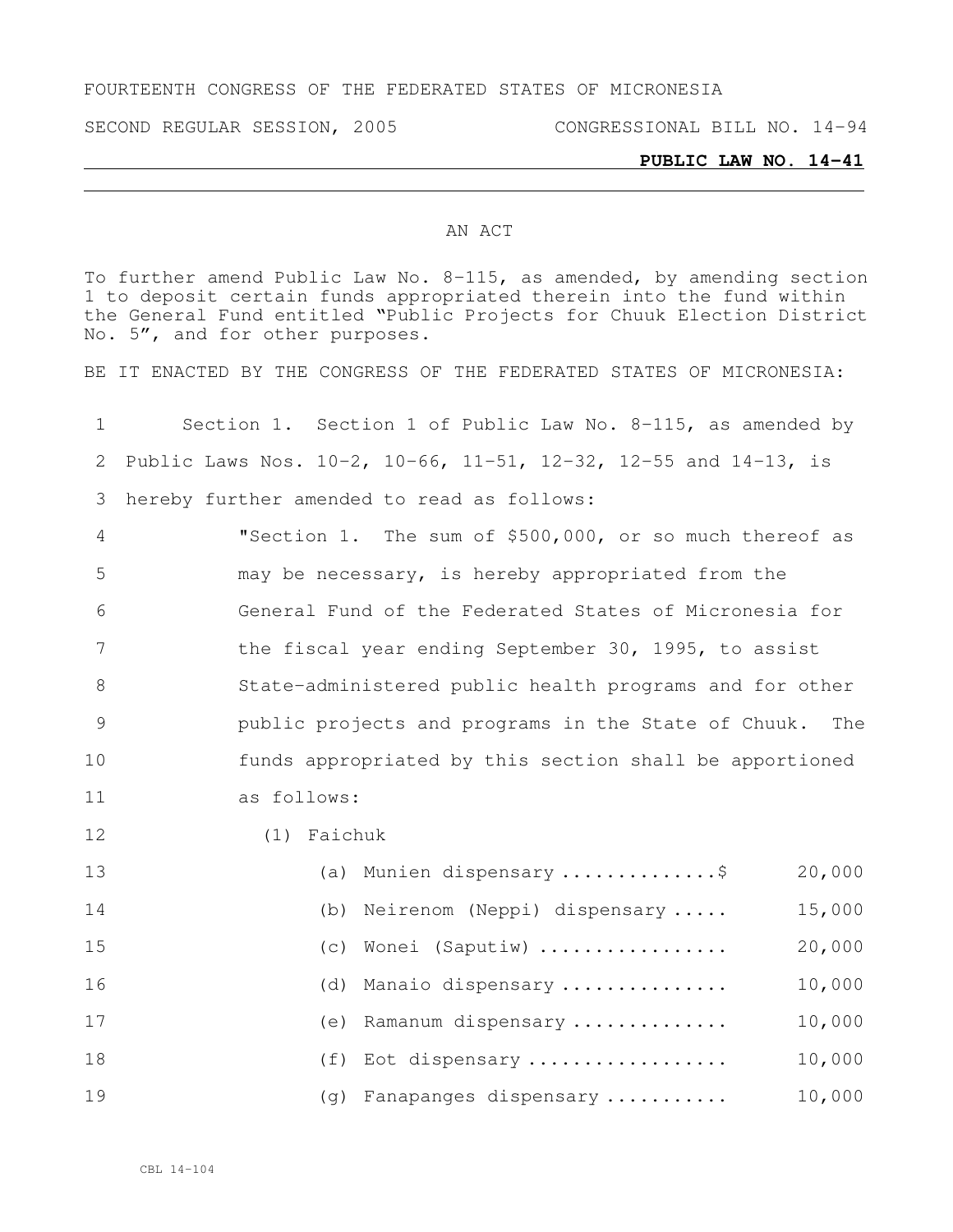# **PUBLIC LAW NO. 14-41**

| 1              | (h) Health aides training $\ldots \ldots \ldots$ \$ | 10,000 |
|----------------|-----------------------------------------------------|--------|
| 2              | (i) Foup dispensary land lease                      | 15,000 |
| 3              | (j) Foup (Netutu)                                   |        |
| 4              | (i) Land lease                                      | 5,000  |
| 5              | (ii) Construction of dispensary.                    | 15,000 |
| 6              | (k) West Wonip                                      | 10,000 |
| 7              | (1) Pharmaceuticals                                 | 20,000 |
| 8              | (2) Southern Namoneas                               |        |
| $\overline{9}$ | (a) The amount of funds expended as of              |        |
| 10             | April 27, 2005                                      | 89,655 |
| 11             | (b) Medical supplies                                | 20,345 |
| 12             | (3) Northern Namoneas                               | 70,000 |
| 13             | (4) Mortlocks                                       |        |
| 14             | (a) Medical supplies and equipment                  |        |
| 15             | and other needs, freight costs, repair and          |        |
| 16             | maintenance at the super dispensary, other          |        |
| 17             | social and economic projects and                    |        |
| 18             |                                                     | 23,447 |
| 19             | (b) Student financial assistance                    |        |
| 20             |                                                     | 20,000 |
| 21             | (c) Communications systems for                      |        |
| 22             | municipalities                                      | 6,000  |
| 23             | (d) Local leadership development                    |        |
| 24             | program including travel to meet with other         |        |
| 25             | State or National Leaders                           | 20,553 |